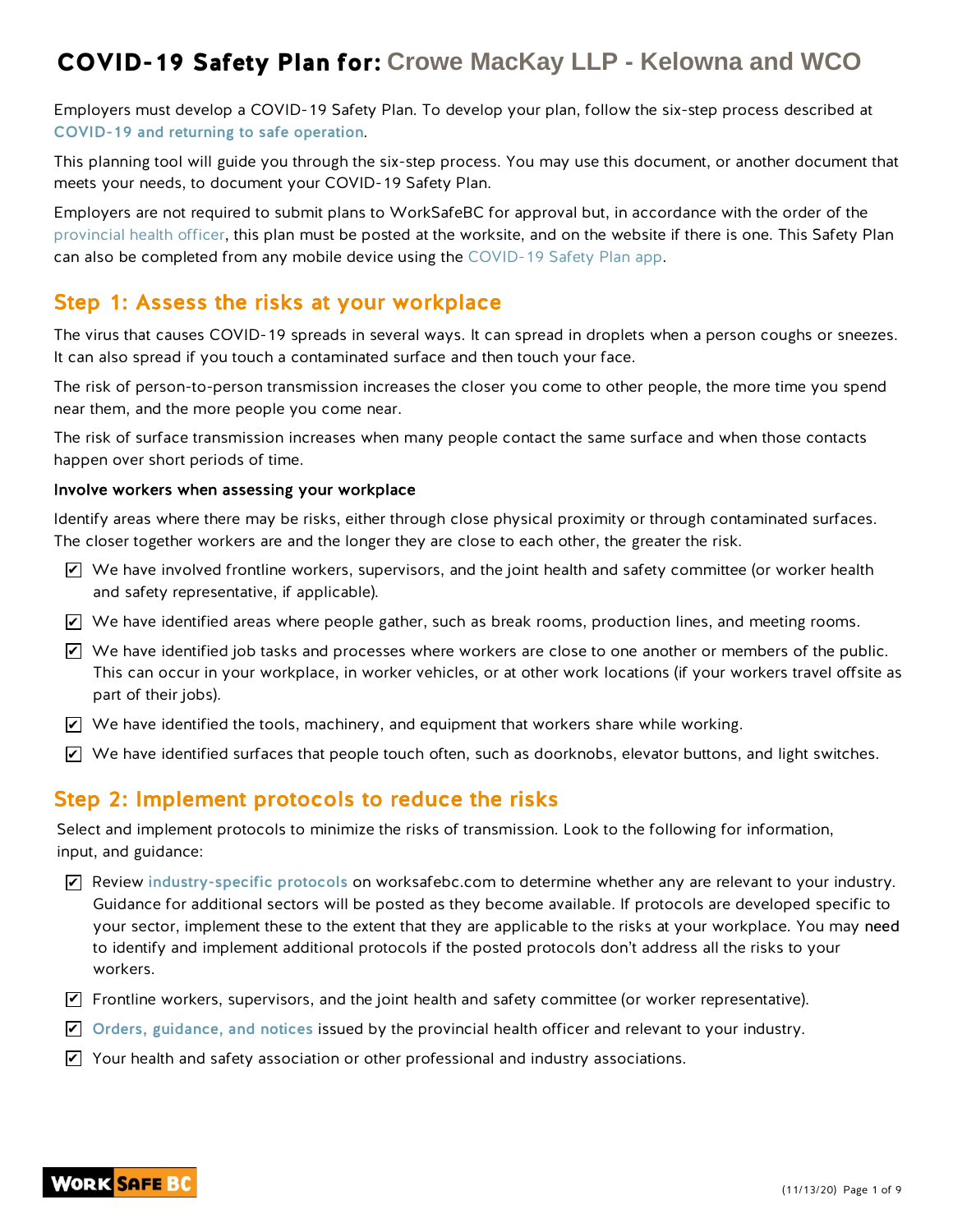Different protocols offer different levels of protection. Wherever possible, use the protocol that offers the highest level of protection. Consider controls from additional levels if the first level isn't practicable or does not completely control the risk. You will likely need to incorporate controls from various levels to address the risk at your workplace.



First level protection (elimination) — Limit the number of people in your workplace where possible by implementing work-from-home arrangements, establishing occupancy limits, rescheduling work tasks, or other means. Rearrange work spaces to ensure that workers are at least 2 m (6 ft.) from co-workers, customers, and members of the public.

Second level protection (engineering controls) — If you can't always maintain physical distancing, install barriers such as plexiglass to separate people.

Third level protection (administrative controls) — Establish rules and guidelines, such as posted occupancy limits for shared spaces, designated delivery areas, cleaning practices, and one-way doors and walkways to keep people physically separated.

Fourth level protection (PPE) — If the first three levels of protection aren't enough to control the risk, consider the use of masks. Ensure masks are selected and cared for appropriately and that workers are using masks correctly.

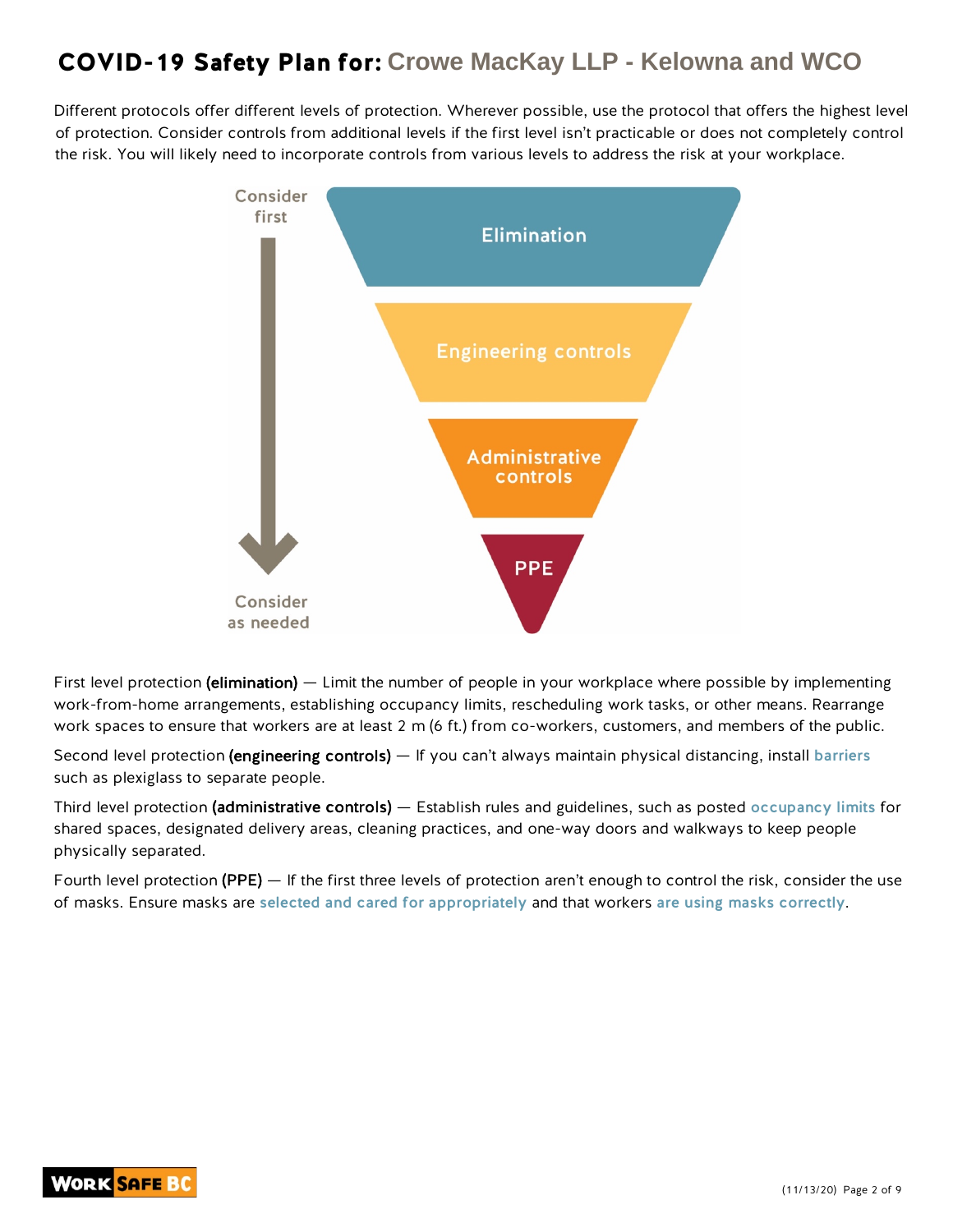First level protection (elimination): Limit the number of people at the workplace and ensure physical distance whenever possible

- $\blacktriangleright$  We have established and posted an occupancy limit for our premises. Public Health has advised that the prohibition on gatherings of greater than 50 people refers to "one-time or episodic events" (weddings, public gatherings), and is therefore not intended to apply to workplaces. However, limiting the number of people in a workplace is an important way to ensure physical distancing is maintained. [Public Health has developed guidance for the retail food and grocery store sector that requires at least 5 square metres of unencumbered floor space per person (workers and customers). This allows for variation depending on the size of the facility, and may be a sensible approach for determining maximum capacity for employers from other sectors that do not have specific guidance on capacity from Public Health.]
- $\Psi$  In order to reduce the number of people at the worksite, we have considered work-from-home arrangements, virtual meetings, rescheduling work tasks, and limiting the number of customers and visitors in the workplace.
- $\Psi$  We have established and posted occupancy limits for common areas such as break rooms, meeting rooms, change rooms, washrooms, and elevators.
- $\blacktriangledown$  We have implemented measures to keep workers and others at least 2 metres apart, wherever possible. Options include revising work schedules and reorganizing work tasks.

#### Measures in place

Established and posted occupancy limit for the office to ensure social distancing for staff and visitors.

Established and posted occupancy limit for any common areas to ensure social distancing for staff and visitors. Employees are given options to work from home as required.

All first aid attendants in the office have reviewed the OFAA protocols.

Encourage increase frequency of staff to wash their hands and have posted signage for hand washing by sinks and common areas.

We are following clear disinfecting guidelines and posted these in all common areas.

All employees have been trained on how to use a mask and we have posted these steps at reception for visitors who must use a mask per the provincial guidelines.

Posted guidelines expected by staff and visitors at reception and in common areas.

Posted screening posters for visitors and workers on all entrances to our offices.

Daily screening for all visitors, clients and employees to ensure individuals entering the building are following posted guidelines.

Vancouver

Please refer to the Return to Work in the Office Memo dated May 15, 2020 and the REVISED Crowe COVID-19 Health Safety Policy for 11.19.20-12.07.20.

Surrey

Please refer to the Return to Work in the Office Memo dated May 11, 2020.

Sunshine Coast Offices

Please refer to the Return to Work in the Office Memo dated May 21, 2020.

Kelowna

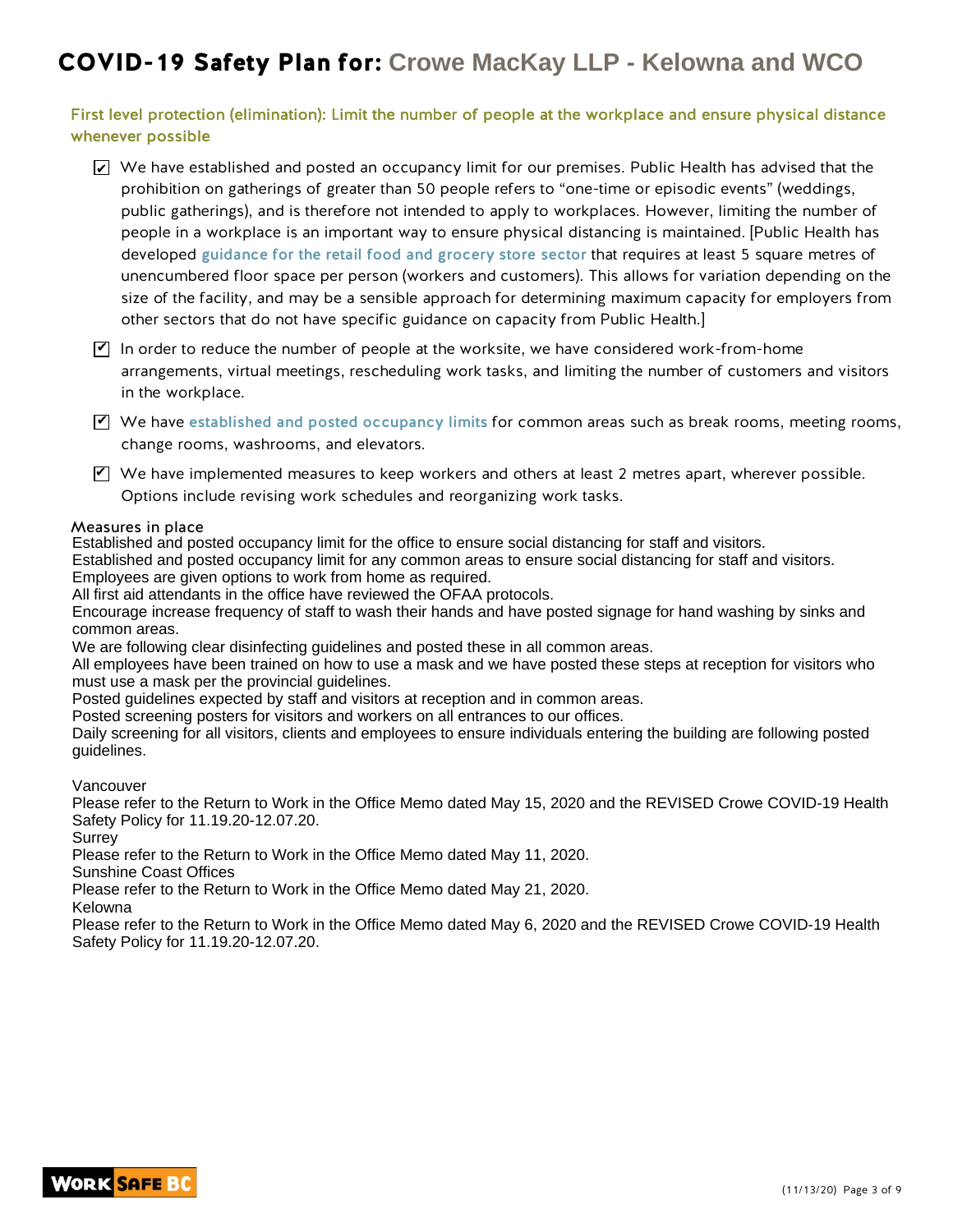#### Second level protection (engineering): Barriers and partitions

- $\blacktriangleright$  We have installed barriers where workers can't keep physically distant from co-workers, customers, or others.
- $\blacktriangleright$  We have included barrier cleaning in our cleaning protocols.

 $\blacktriangleright$  We have installed the barriers so they don't introduce other risks to workers (e.g., barriers installed inside a vehicle don't affect the safe operation of the vehicle).

#### Measures in place

Where insufficient barriers were identified, we have installed plastic partitions to ensure physical barriers between employees that cannot social distance or in high traffic areas in some cases.

Vancouver

Please refer to the Return to Work in the Office Memo dated May 15, 2020 and the Vancouver REVISED Crowe COVID-19 Health Safety Policy for 11.19.20-12.07.20.

Surrey

Please refer to the Return to Work in the Office Memo dated May 11, 2020.

Sunshine Coast Offices

Please refer to the Return to Work in the Office Memo dated May 21, 2020.

Kelowna

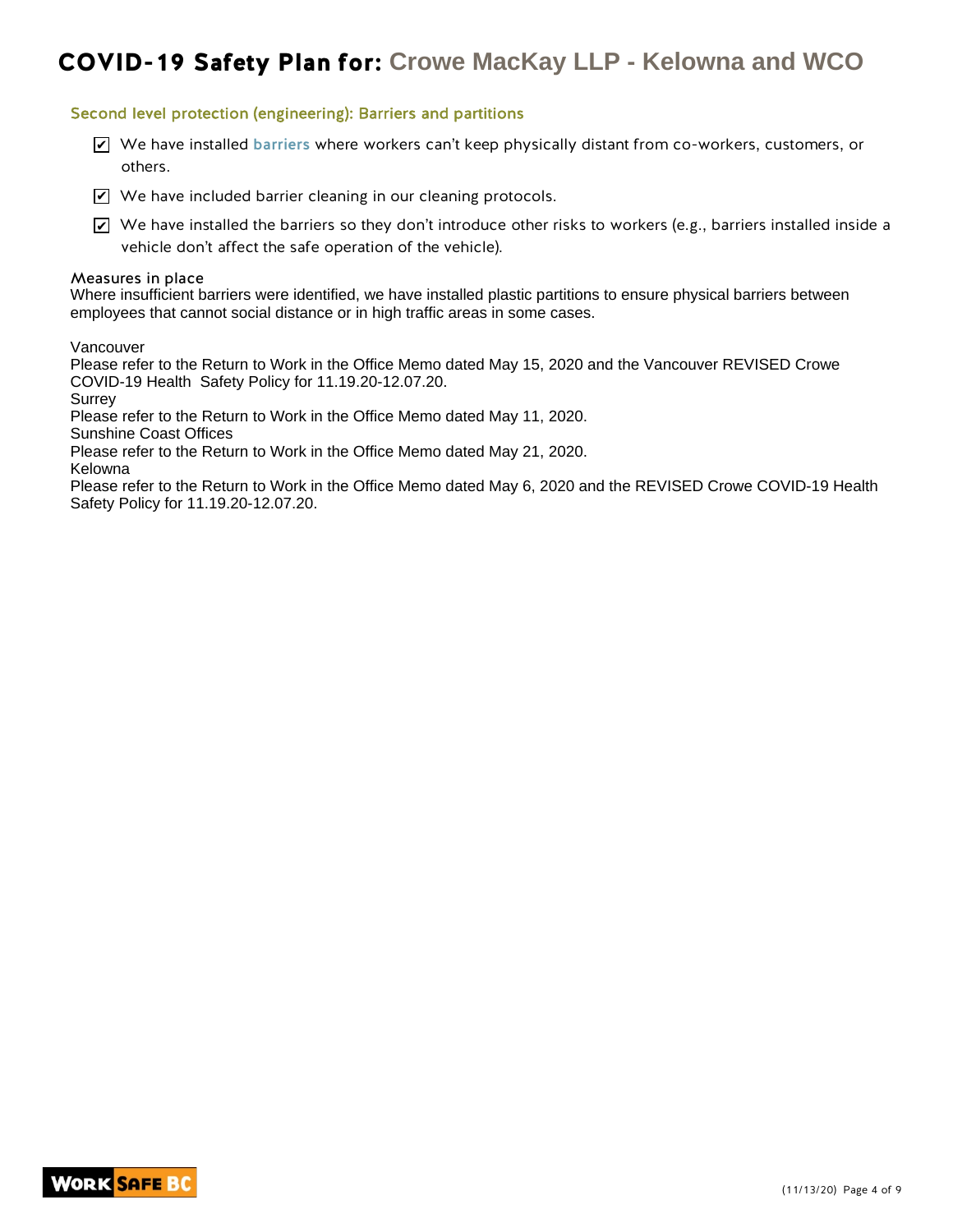#### Third level protection (administrative): Rules and guidelines

- $\blacktriangleright$  We have identified rules and guidelines for how workers should conduct themselves.
- $\blacktriangleright$  We have clearly communicated these rules and guidelines to workers through a combination of training and signage.

#### Measures in place

In addition to/conjunction with the measures in the attached forms:

We have introduced a flow for traffic in the hallways of our offices to reduce the risk of person-to-person transmission. This includes one way hallways. We have incraesed cleaning protocols, including wiping down of equipment after each use. Limit the amount of individuals in a room that must also adhere to social-distancing protocols.

Vancouver

Please refer to the Return to Work in the Office Memo dated May 15, 2020 and the Vancouver REVISED Crowe COVID-19 Health Safety Policy for 11.19.20-12.07.20.

Surrey

Please refer to the Return to Work in the Office Memo dated May 11, 2020.

Sunshine Coast Offices

Please refer to the Return to Work in the Office Memo dated May 21, 2020.

Kelowna

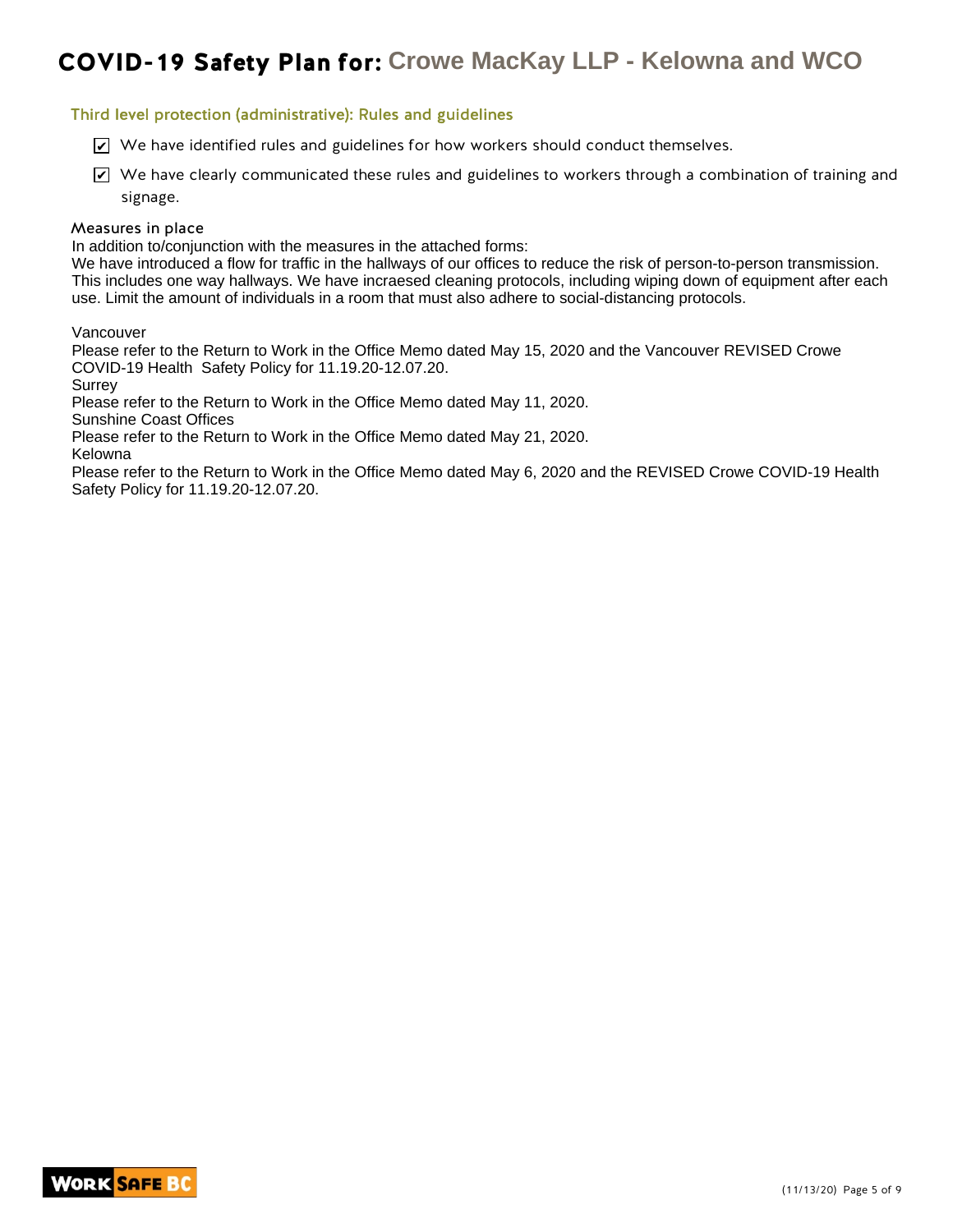Fourth level protection: Using masks (optional measure in addition to other control measures)

- $\blacktriangleright$  We have reviewed the information on selecting and using masks and instructions on how to use a mask.
- $\blacktriangleright$  We understand the limitations of masks to protect the wearer from respiratory droplets. We understand that masks should only be considered when other control measures cannot be implemented.
- $\mathbf{V}$  We have trained workers in the proper use of masks.

#### Measures in place

In addition to the following documents:

All employees and visitors are required to wear a mask. Documentation has been posted for visitors on proper mask use. Information has been shared with all employees.

Vancouver

Please refer to the Return to Work in the Office Memo dated May 15, 2020 and the Vancouver REVISED Crowe COVID-19 Health Safety Policy for 11.19.20-12.07.20.

Surrey

Please refer to the Return to Work in the Office Memo dated May 11, 2020.

Sunshine Coast Offices

Please refer to the Return to Work in the Office Memo dated May 21, 2020. Kelowna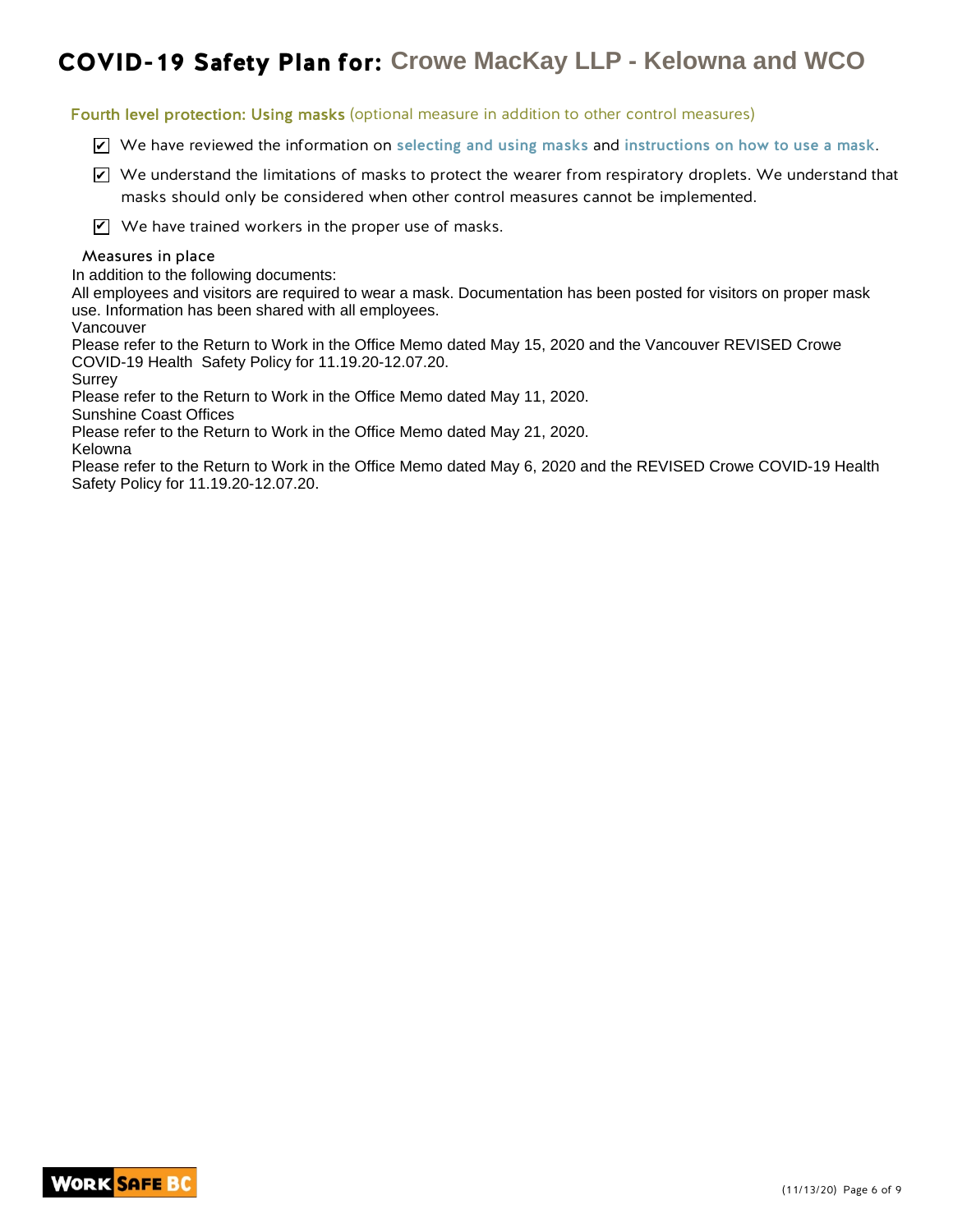#### Implement effective cleaning and hygiene practices

- $\mathbf Z$  We have reviewed the information on cleaning and disinfecting surfaces.
- $\blacktriangleright$  Our workplace has enough handwashing facilities on site for all our workers. Handwashing locations are visible and easily accessed.
- $\blacktriangleright$  We have policies that specify when workers must wash their hands and we have communicated good hygiene practices to workers. Frequent handwashing and good hygiene practices are essential to reduce the spread of the virus. [Handwashing and Cover coughs and sneezes posters are available at worksafebc.com.]
- $\blacktriangleright$  We have implemented cleaning protocols for all common areas and surfaces e.g., washrooms, tools, equipment, vehicle interiors, shared tables, desks, light switches, and door handles. This includes the frequency that these items must be cleaned (number of times per day) as well as the timing (before and after shift, after lunch, after use).
- $\blacktriangledown$  Workers who are cleaning have adequate training and materials.
- $\blacktriangledown$  We have removed unnecessary tools and equipment to simplify the cleaning process e.g., coffee makers and shared utensils and plates

#### Cleaning protocols

Vancouver

Regular office cleaning will occur on regular scheduled days

Hand sanitizer or hand washing is required upon entering either kitchen

Kitchen appliances must be wiped down after each use by all staff

Staff MUST put their own dirty dishes in the dishwasher.

Gloves are required for emptying the clean dishes out of the dishwasher

Staff are required to use hand sanitizer or disinfectant wipes before and after each use of photocopiers and any other shared office equipment/surfaces, including counter, stamps and staplers.

Physically distanced internal meetings, staff are required to wipe down the boardroom table after every use.

Physically distanced client meetings. Receptionist will wipe down the boardroom table and any office equipment (phones, tablet) in the boardrooms including the door handles.

Surrey

Regular office cleaning will occur every night

Our cleaning company will do an additional mid-day cleaning to wipe down the kitchens, bathrooms and high-touch surfaces during the day.

Sunshine Coast Offices

In the Sechelt office, professional cleaners are contracted to do a full wipe down of all common area surfaces. This includes, kitchen, bathrooms, boardrooms, front reception, meeting rooms, all shared office equipment and all doorknobs. On the weekend in Sechelt, a full professional office clean is done, similar to the weekly night cleaning but including private offices and full floor cleaning.Gibsons and Pender office do their own daily clean/wipe down as there is only 1 to 3 of them in the office at any given time. A professional cleaner comes in for them once a week to do a full clean.

Staff are responsible for their own personal work area and have been provided Disinfectant wipes to wipe down their own work surfaces, that only they have access to use.

Kelowna

Regular office cleaning will occur every night

Our cleaning company will do an additional mid-day cleaning to wipe down the kitchens, bathrooms and high-touch surfaces during the day.

Vancouver

Please refer to Return to Work in the Office Memo dated May 15, 2020 and the REVISED Crowe COVID-19 Health Safety Policy for 11.19.20-12.07.20

Surrey

Please refer to Return to Work in the Office Memo dated May 11, 2020.

Sunshine Coast Offices

Please refer to Return to Work in the Office Memo dated May 21, 2020.

Kelowna

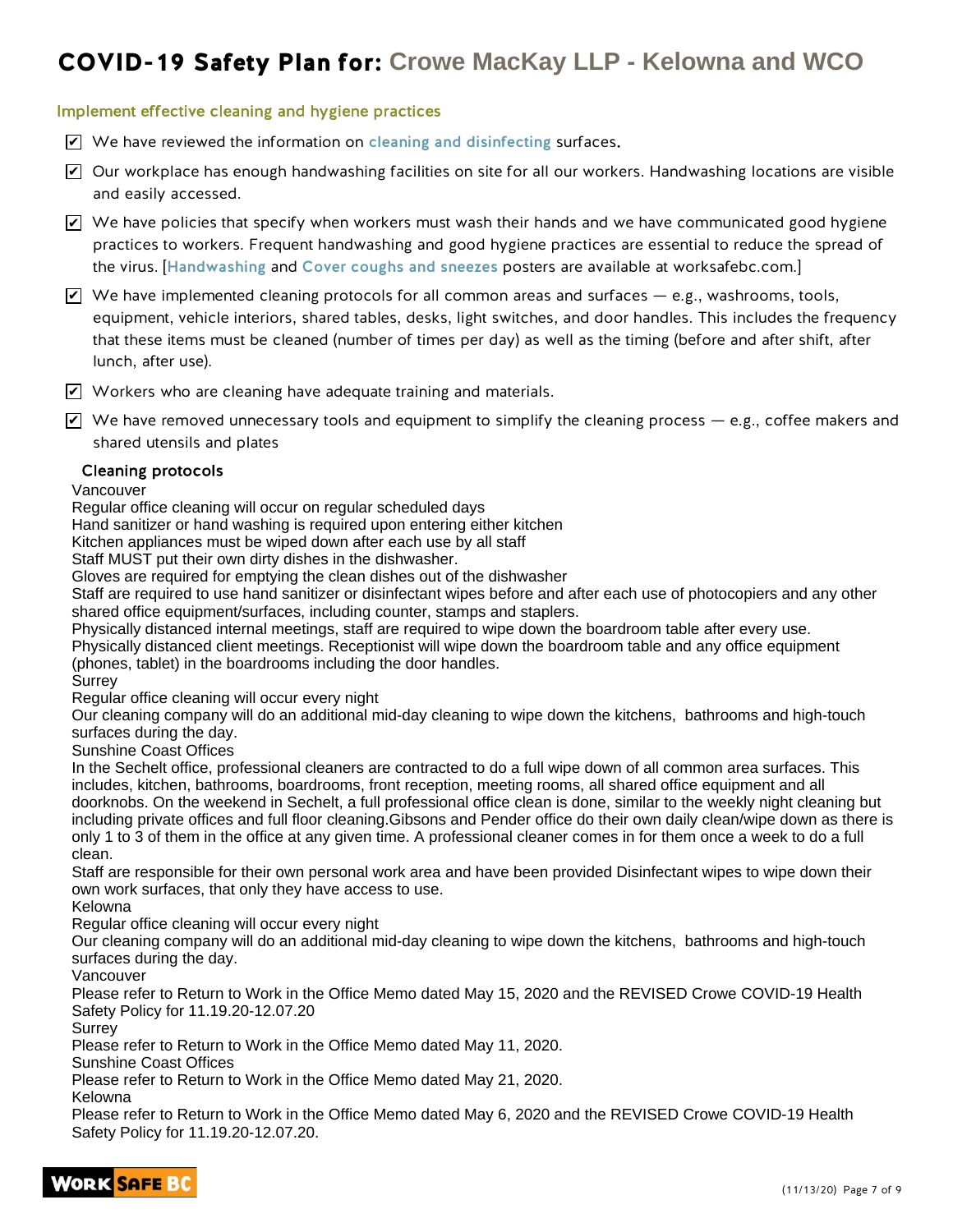### Step 3: Develop policies

Develop the necessary policies to manage your workplace, including policies around who can be at the workplace, how to address illness that arises at the workplace, and how workers can be kept safe in adjusted working conditions.

Our workplace policies ensure that workers and others showing symptoms of COVID-19 are prohibited from the workplace.

- $\blacktriangledown$  Anyone who has had symptoms of COVID-19 in the last 10 days must self-isolate at home.
- $\overline{\mathscr{L}}$  Anyone who has been identified by Public Health as a close contact of someone with COVID-19.
- $\blacktriangleright$  Anyone directed by Public Health to self-isolate.
- $\overline{\mathscr{L}}$  Anyone who has arrived from outside of Canada must self-isolate for 14 days and monitor for symptoms.
- $\blacktriangleright$  Visitors are prohibited or limited in the workplace.
- $\overline{\mathscr{L}}$  First aid attendants have been provided OFAA protocols for use during the COVID-19 pandemic.
- $\blacktriangleright$  We have a working alone policy in place (if needed).
- $\blacktriangleright$  We have a work from home policy in place (if needed).
- $\blacktriangleright$  Ensure workers have the training and strategies required to address the risk of violence that may arise as customers and members of the public adapt to restrictions or modifications to the workplace. Ensure an appropriate violence prevention program is in place.
- Our policy addresses workers who may start to feel ill at work. It includes the following:
- $\blacktriangleright$  Sick workers should report to first aid, even with mild symptoms.
- $\overline{\mathscr{L}}$  Sick workers should be asked to wash or sanitize their hands, provided with a mask, and isolated. Ask the worker to go straight home. [Consult the BC COVID-19 Self-Assessment Tool, or call 811 for further guidance related to testing and self-isolation.]
- $\blacktriangleright$  If the worker is severely ill (e.g., difficulty breathing, chest pain), call 911.
- $\blacktriangleright$  Clean and disinfect any surfaces that the ill worker has come into contact with.

### Step 4: Develop communication plans and training

You must ensure that everyone entering the workplace, including workers from other employers, knows how to keep themselves safe while at your workplace.

- $\blacktriangleright$  We have a training plan to ensure everyone is trained in workplace policies and procedures.
- $\angle$  All workers have received the policies for staying home when sick.
- $\blacktriangledown$  We have posted signage at the workplace, including occupancy limits and effective hygiene practices. [A customizable occupancy limit poster and handwashing signage are available on worksafebc.com.]
- $\blacktriangleright$  We have posted signage at the main entrance indicating who is restricted from entering the premises, including visitors and workers with symptoms.
- $\blacktriangledown$  Supervisors have been trained on monitoring workers and the workplace to ensure policies and procedures are being followed.